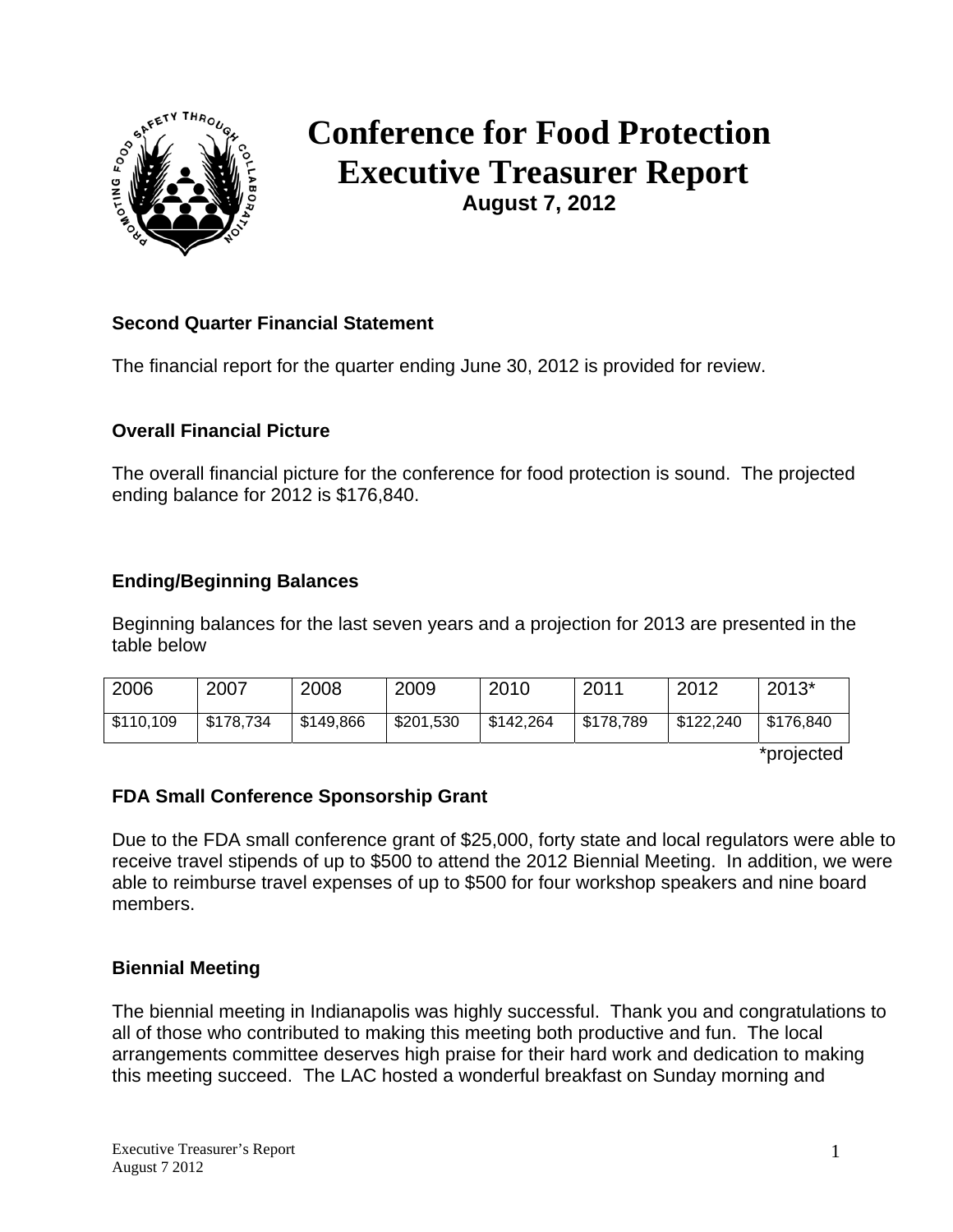provided beer and wine to make the Monday reception more enjoyable. In addition, the Hyatt staff provided outstanding customer service.

There were 370 registrations (compared to 410 for the 2010 meeting) and 240 workshop registrants.

The breakdown of income and expenses compared to past meetings is below. The 2012 meeting final budget is also attached.

|                       | 2012       | 2010      | 2008      | 2006      |
|-----------------------|------------|-----------|-----------|-----------|
| Revenue               | \$252, 234 | \$229,649 | \$227,378 | \$205,520 |
| Expense               | \$83,051   | \$114,121 | \$77,472  | \$63,740  |
| <b>Net</b>            | \$169,108  | \$115,520 | \$149,906 | \$141,780 |
|                       |            |           |           |           |
| Ratio revenue/expense | 3.04       | 2.01      | 2.93      | 3.22      |

| Registrations      | \$128,959          | \$120,274 | \$124,560 | \$134,945 |
|--------------------|--------------------|-----------|-----------|-----------|
| Workshop           | inc w registration | \$22,675  | \$23,250  | \$22,275  |
| <b>Sponsors</b>    | \$116,000          | \$81,000  | \$72,368  | \$48,000  |
| Local Partnership  | $$6,245^*$         | 5.700     | 7,200     |           |
| <b>Issue sales</b> | \$1030             |           |           |           |

\*Reimbursement payment for expenses

## **2013 Budget**

The 2013 draft budget is presented for the board's review and approval.

#### **Audit**

The audit policy states:

*Conference for Food Protection financial records shall be audited every four years by a CFA, beginning in 1998, at the expense of CFP. Audits in other years shall be conducted by a CFP audit committee, a standing committee reporting to the executive board.* 

An audit of the 2012 CFP financial records will be conducted by Cheryl Morgan of the accounting firm Kern & Thompson LLC.